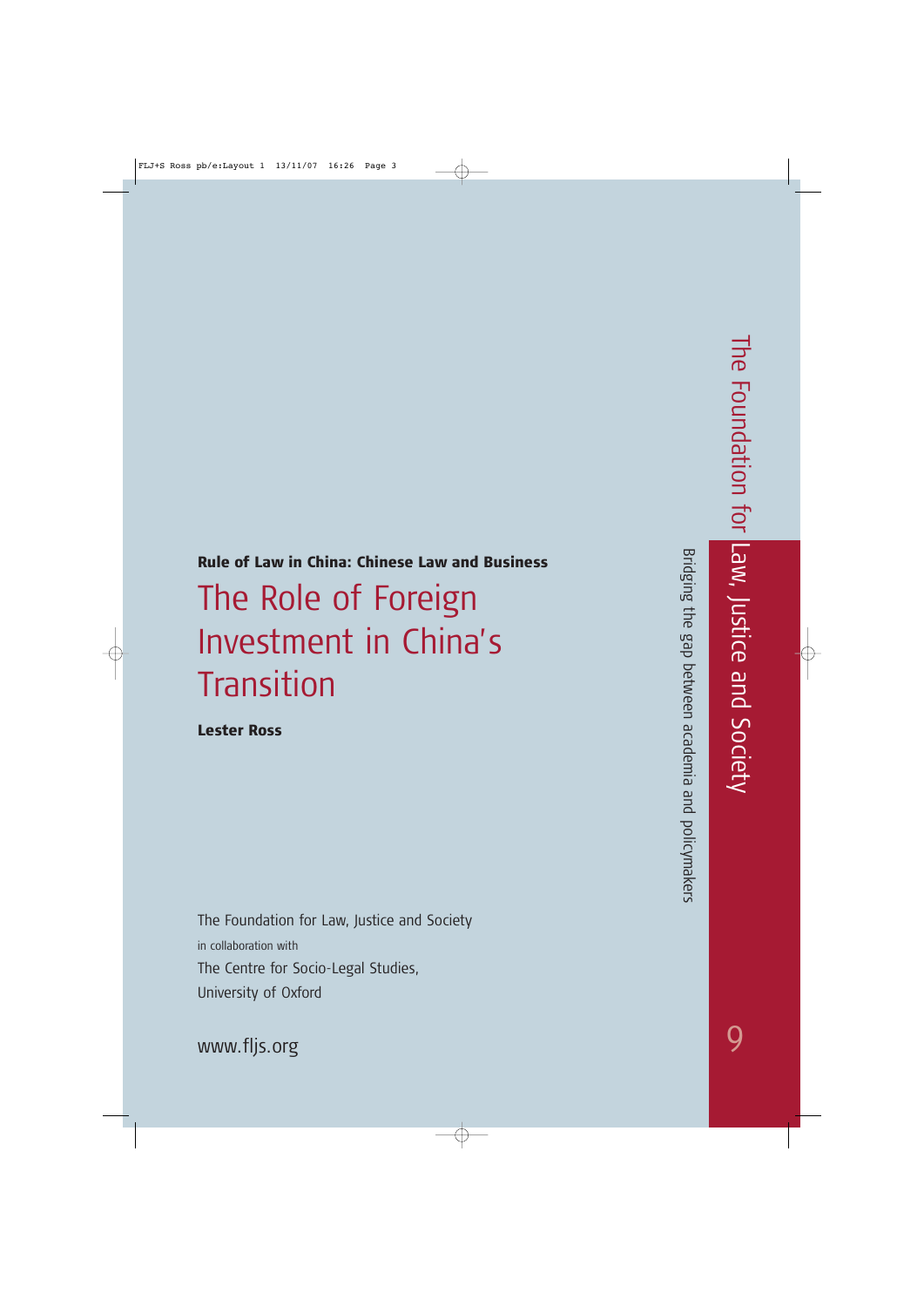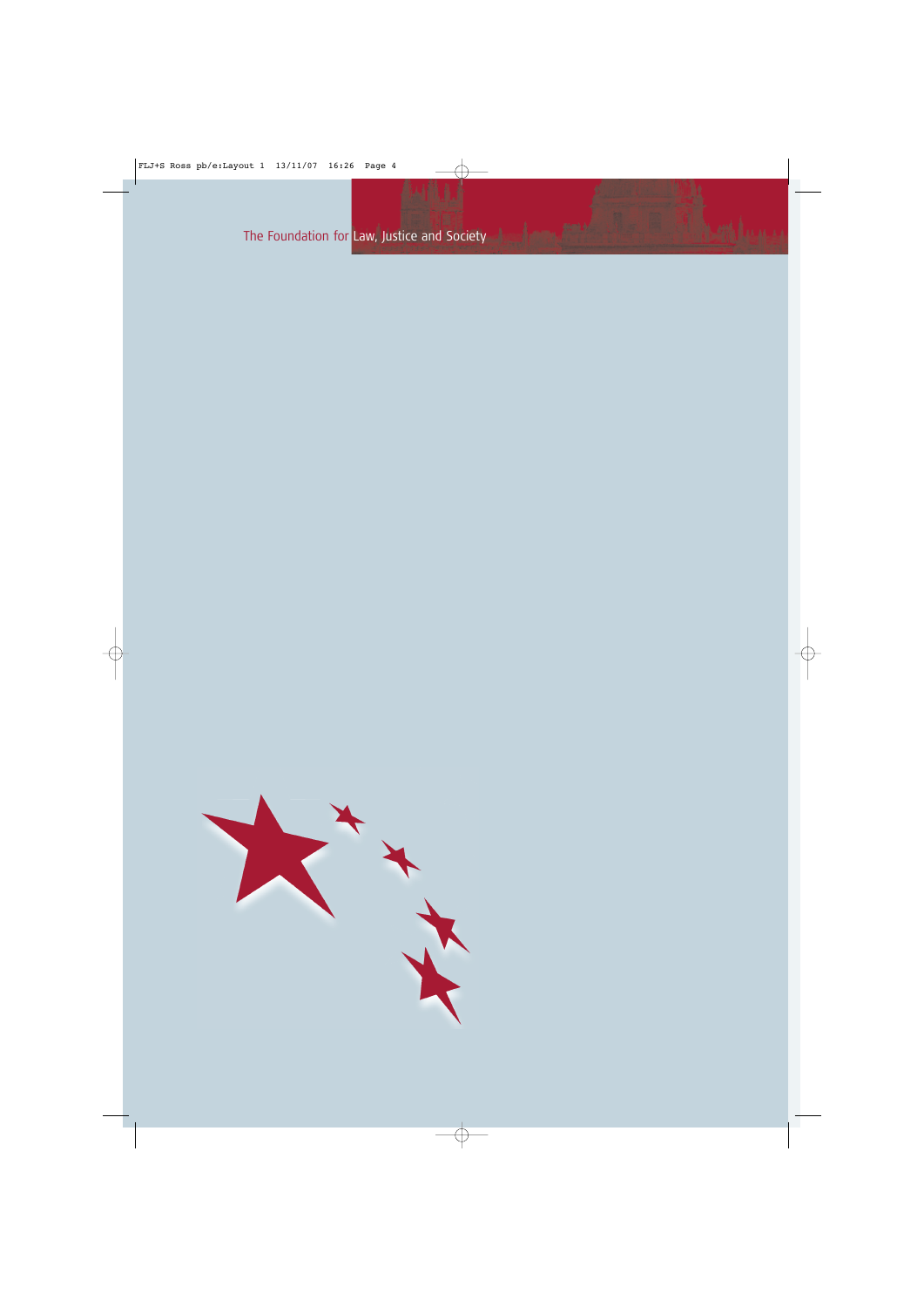# Executive Summary

- The rate of increase of foreign direct investment (FDI) has slowed and its proportion of total investment in China has declined.
- Although there is a reaction on the part of some in the government against foreign investment, such reaction has been largely sector-specific rather than systemic. Foreign investment in most sectors is now permitted in the form of wholly foreign-owned enterprises (WFOEs) rather than joint ventures, allowing foreign investors greater control.
- Rather than being trapped in a transition, China's foreign investment has generally continued to expand. Foreign investment through such newer forms as mergers and acquisitions, private equity, venture capital, and open market share purchases has substantially increased. The resultant economic growth has enhanced state capacity whether measured in terms of fiscal revenues, military strength, international prestige, or communications.
- Unified enterprise and income taxes are levelling the playing field for domestic and foreign investors. The unification of income tax rates is intended to combat partly the round-tripping of investment funds from domestic sources to offshore tax-favoured jurisdictions.
- The lower unified tax rate will encourage restructuring of the economy away from production to service enterprises, which will encourage foreign investment in that sector. It will additionally encourage environmental and energy conservation, of benefit to society at large.
- Additional to economic growth, foreign investment is furthering the development of society as well as the economy. Foreign investment has exerted a positive influence, not only through its immediate economic impacts, but also by serving as a model for domestic economic reform, and for domestic businesses to become more socially conscious.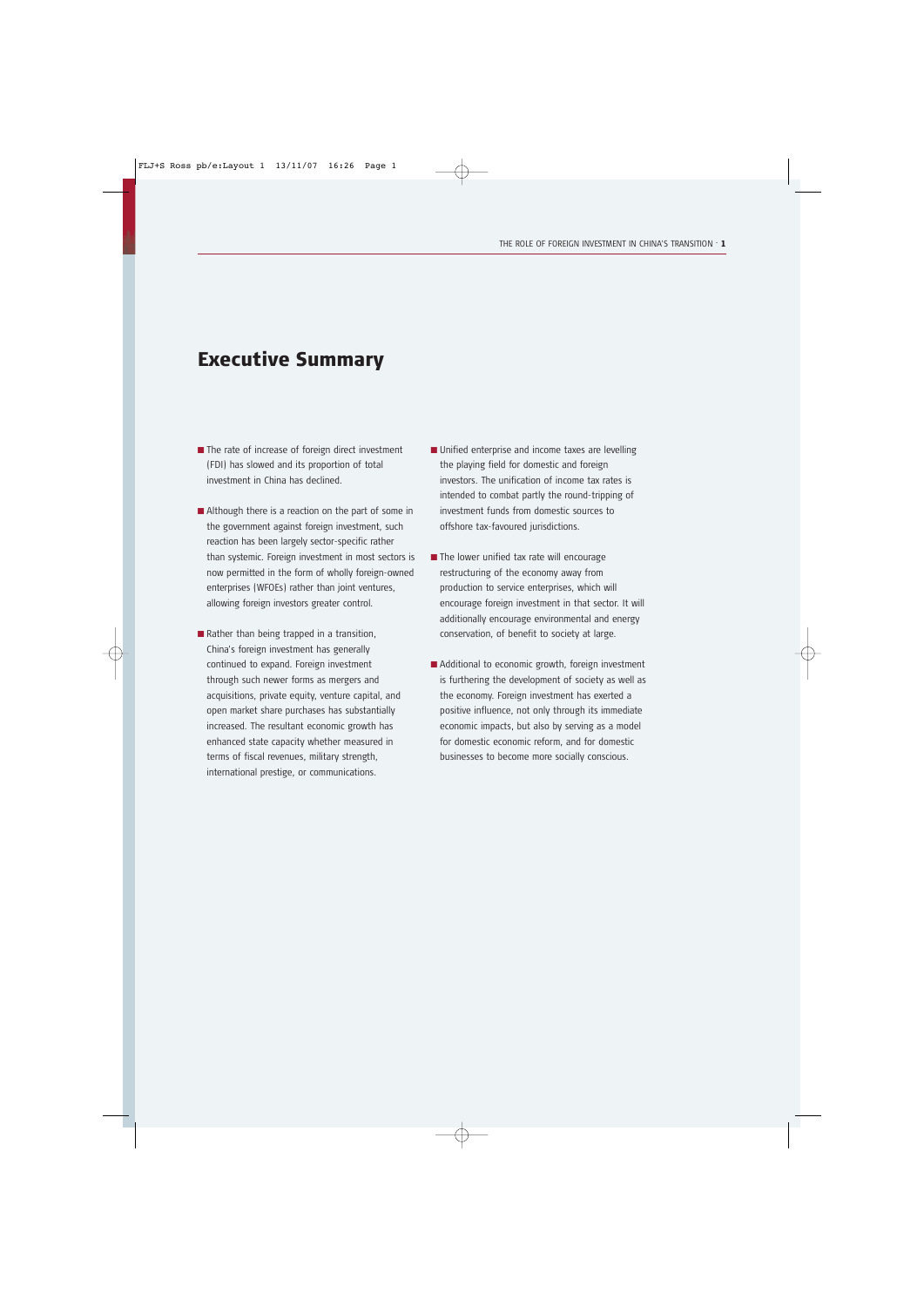# The Role of Foreign Investment in China's Transition

# *Implications of Mixin Pei's argument for foreign investment*

The argument set forth by Mixin Pei, in so far as it affects the relationship between foreign investment and China's suspension in a state of trapped transition, is complex and multi-layered.

In brief, several members of the Party state leadership, led by Deng Xiaoping, opened the country to foreign investment and technology, beginning in the late 1970s, to help the country recover from the chaos of the Cultural Revolution and narrow the widening gap between China, the advanced industrialized countries, and the newly industrializing countries of East and South East Asia.

The path was not straightforward, however. It was not until the early mid-1990s, after Tiananmen, Deng Xiaoping's inspection tour of the south, and the inflation surge of 1992–1994, that the acceptance of a role for foreign investment was assured. While foreign investment's welcome was far from smooth, unlimited, and unconditional, more product markets were opened to foreign investors than to private domestic investors.

Pei attributes this to the weaker political position of foreign investors who were less threatening to the entrenched Party elite. Foreign investment enhanced the Party state by enabling the economy to expand faster than would otherwise have been possible, perpetuating the political power of the Party state by supplying it with resources to co-opt the populace, and, perversely, enabling its local agents to become predators on the state's material resources. As a consequence, China finds itself trapped in a decentralized predatory state. It is incapable of transition from a closed to an open economy, and from a controlled to a more democratic society. $1$ 

1. Pei, M. (2006) *China's Trapped Transition: The Limits of Developmental Autocracy*. Cambridge MA: Harvard University Press.

# *Trapped between a closed an open economy*

Has foreign investment stagnated or been controlled to such an extent that China is trapped in a transition between a closed economy and an open economy? If so, is this because of predation by the Party state's agents? The rate of increase of foreign direct investment (FDI) has slowed substantially in recent years. Its proportionate share of total investment has correspondingly declined. For details, see Figure 1.

#### *WTO compliance*

An argument can be made that foreign investment has slowed because of government action. There has been some resistance towards and reaction against foreign investment. Although China has arguably met all of its specific commitments under the terms of its accession to the World Trade Organisation (WTO) (a few items do not have to be met until 11 December 2007), it is less clear that China has honoured the spirit of its WTO membership. Foreign governments have brought complaints against China in the WTO with respect to tax regimes, local content requirements and subsidies, and intellectual property rights protection.

While China has repealed, revised, or enacted more than 1000 laws, regulations, and other measures to conform to WTO requirements, actual implementation is still lacking in certain instances. For example, China has formally removed the barriers on foreign-invested insurance companies to geographical expansion in China. Nevertheless, implementation remains problematic. Foreign-invested insurance companies are effectively restricted to consecutive branch application review, while domestic insurance companies, even newly established companies, have regularly received concurrent approvals to open multiple branches, enabling them to expand much faster.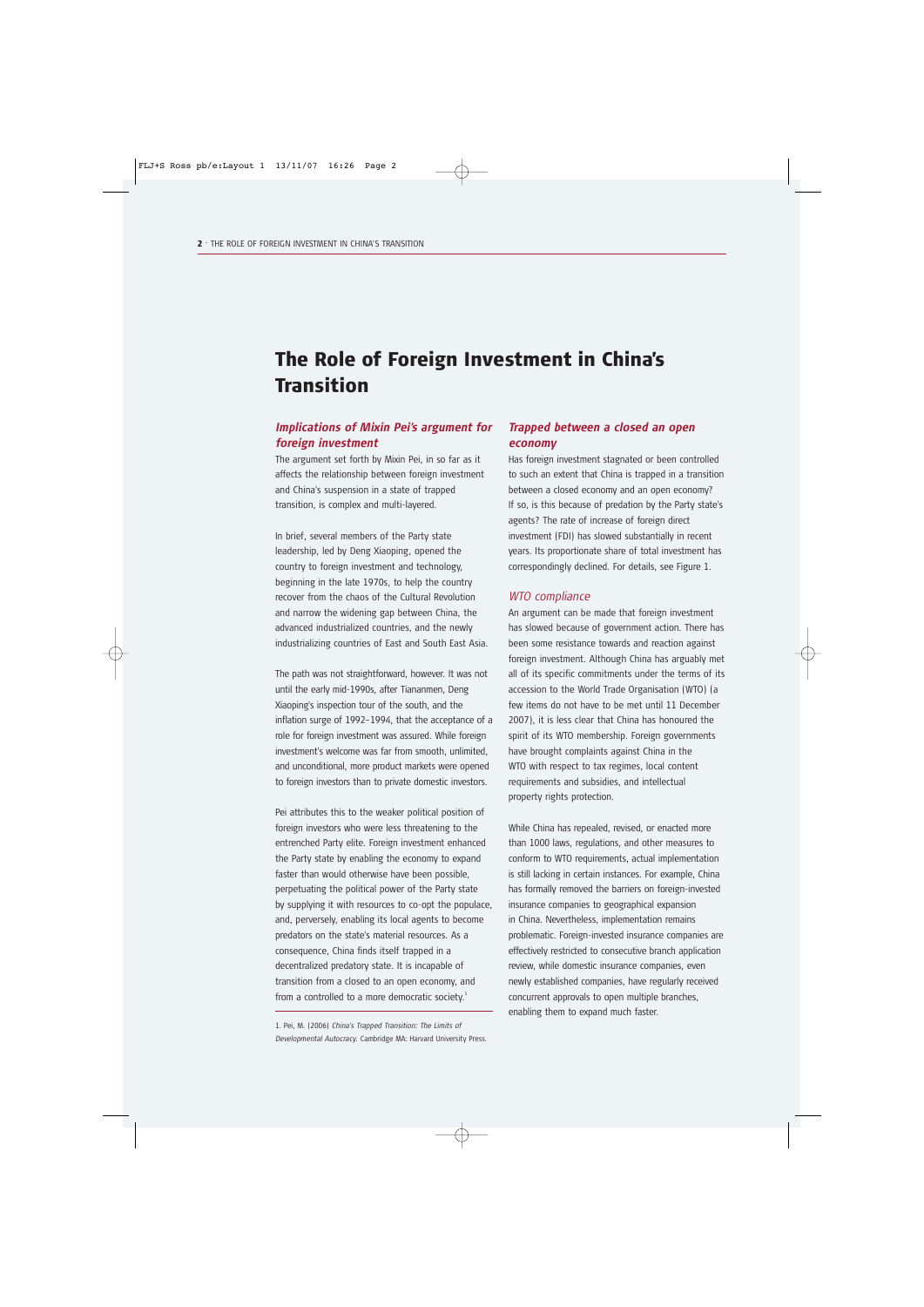

1997 1996 1999 2000 2001 2002 2003 2004 2005

#### **Figure 1: Foreign direct investment (FDI) in China**

 $\,$  0  $\,$ 

**Source:** China Commerce Year Book 2000–2006. Chinainfobank, China Statistics Database Ministry of Commerce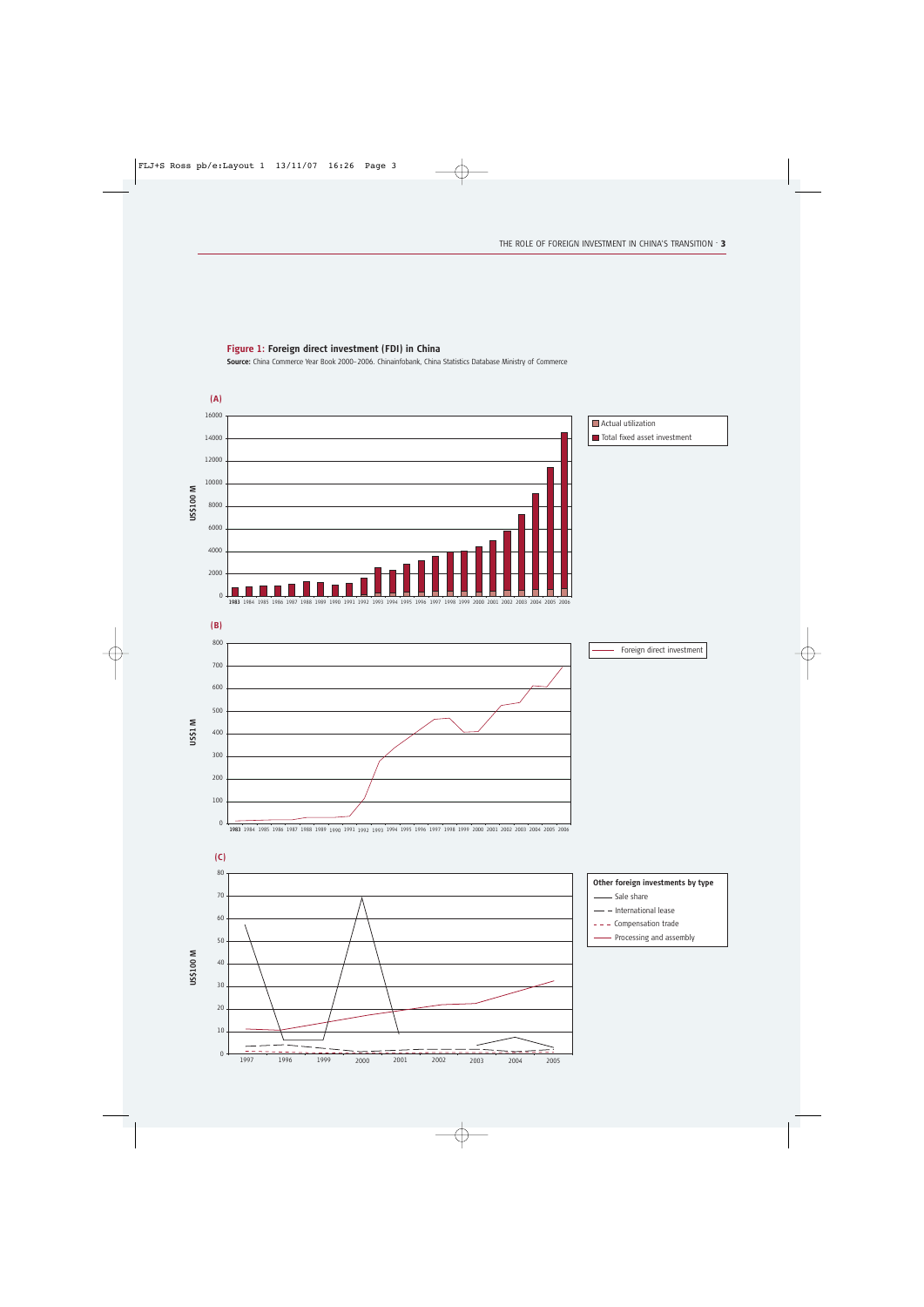Meanwhile, foreign-invested property and casualty insurance companies have been told that they will be accorded national treatment if they convert their structures from branches of the foreign parent to domestic subsidiaries. Such companies, which have applied to do so despite the additional capital investment this entails, have nevertheless found to their continuing dismay that their applications still remain under review more than a year after submission, a period far longer than the sixty-day review period provided for under regulations.

# *The treatment of foreign, national, and domestic enterprises*

Regulations have been promulgated which restrict or hamper mergers and acquisitions of domestic companies, and, indeed, even of foreign companies with sales or operations in China. The provisional regulations on mergers and acquisition of domestic enterprises by foreign investors, for the first time, established review procedures for mergers and acquisitions of domestic companies by foreign companies. Clearances are required for transactions meeting one or more thresholds based not only on market share, but also on a party's total sales in China, total assets in China, and number of enterprises in the relevant industry in China, even though these latter three criteria have little, if any, direct relation to competition.

After the provisional regulations were promulgated, the then Director General of the Department of Treaty and Law in the Ministry of Commerce (MOFCOM) privately stated that they would not be enforced because they were patently discriminatory against foreign businesses.<sup>2</sup> But, in fact, the regulations have been enforced and MOFCOM has reviewed nearly 400 transactions since the regulations entered into force.

The provisional regulations have been superseded by the rules on mergers and acquisition of domestic enterprises by foreign investors, which took effect on 8 September 2006. While the rules included some improvements, such as, for the first time, recognition of the use of stock swaps as a medium for transactions, they also established new grounds for challenging mergers and acquisitions by foreign investors, relating to undefined and vague grounds of national economic security, famous trademarks, and historic brand names.

Moreover, third parties, competitors not excluded, have standing to challenge transactions. Most notably, the Carlyle Group has been compelled to reduce its planned interest in Xugong Group Construction Machinery Co. from 85 to 45 per cent as a condition of approval, which remains pending. $3$  A few transactions have already undergone second phase reviews, apparently on such a basis, without the benefit of procedural guidelines and under conditions in which the capability of MOFCOM's Anti-Monopoly Investigation Office is suspect, as the entire Department of Treaty and Law has only forty-six personnel, of whom but a handful are assigned to the office.

MOFCOM, on 8 March 2007, and on its own authority, subsequently promulgated the *Guidelines on Anti-Monopoly Reports by Foreign Investors in Mergers and Acquisitions of Domestic Enterprises*, a document which clarified some issues, but added further complexity to the filing of mergers and acquisition notifications without addressing their discriminatory impact on foreign investors. This document appears to have been rushed into promulgation in response to Premier Wen Jiabao's statement in the *2007 Government Work Report* delivered to the National People's Congress (NPC) that '[t]he guidance and standardization of foreign mergers and acquisitions be strengthened'.<sup>4</sup>

Other actions have also been taken to remove particular sectors of the economy from foreign investment. The principal document governing the

<sup>2.</sup> MOFCOM is the renamed successor of the Ministry of Foreign Trade and Economic Cooperation.

<sup>3.</sup> Batson, A. 'Carlyle Settles for Lesser Stake', *Asian Wall Street Journal* (19 March 2007), p. 21.

<sup>4. &</sup>lt;http://www.gov.cn/ztzl/2007zfgzbgjd/content\_555764\_5.htm>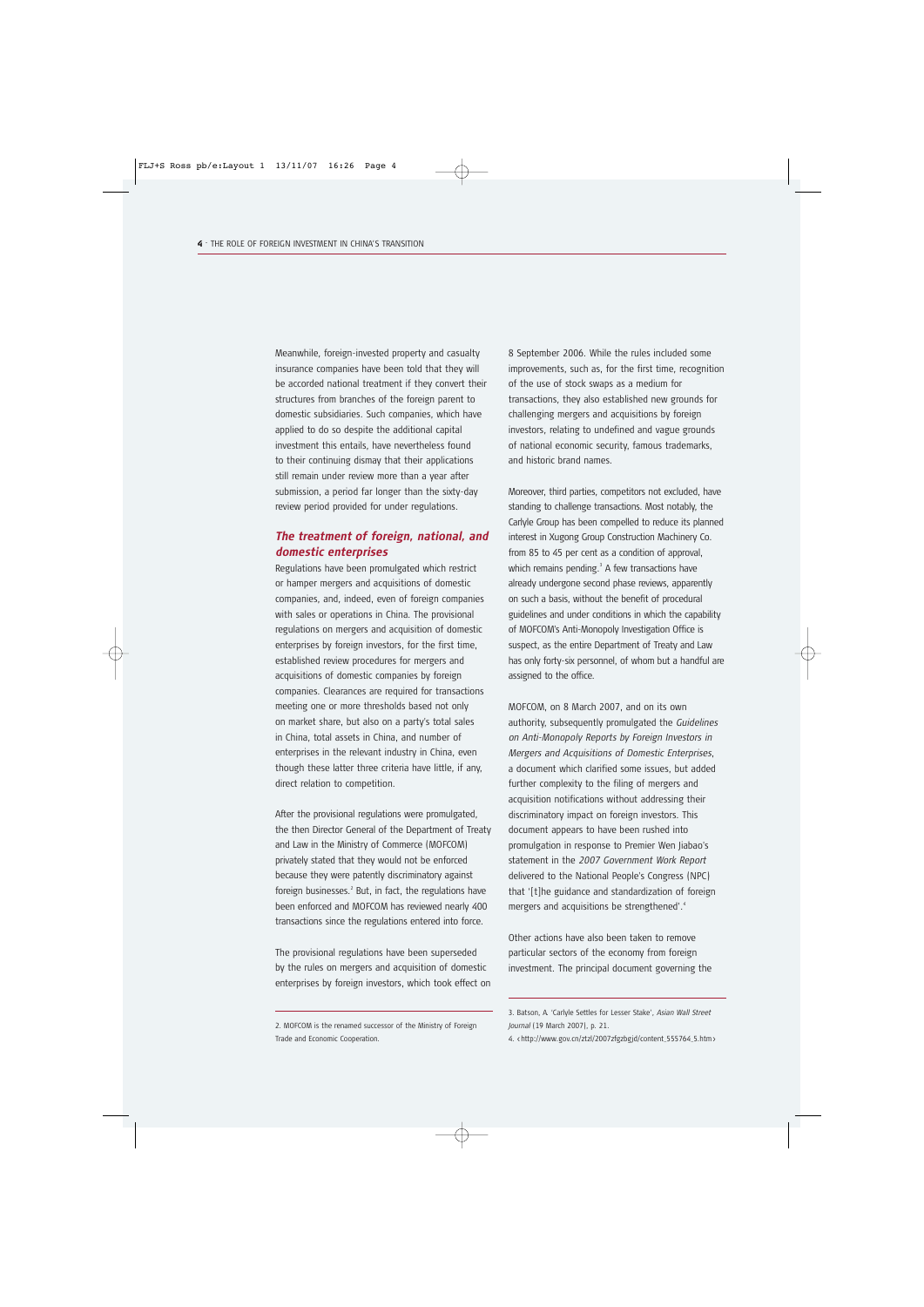opening of industrial sectors for foreign investment is the *Guide Catalogue of Industries for Foreign Investment*, currently in a 2004 version. Over the years, a wider range of industries have been opened to foreign investment in successive versions of the catalogue, either expressly as industries in which foreign investment is encouraged, or tacitly, by omission, as industries in which foreign investment is permitted, but not necessarily encouraged through investment preferences.

There have been reports that the next version of the catalogue, now in preparation and expected to be published late in 2007, will place more industries under the categories of restricted for foreign investment, or even prohibited for foreign investment.

Irrespective of what the next version of the catalogue may provide for, in June 2006 the State Council issued a set of opinions in which machinery companies in sixteen sets of industries were designated for special protection from foreign investment. In December 2006, there were unofficial reports that the state-owned Assets Supervision and Control Commission had determined that stateowned enterprises under the central government would remain in control of seven industrial sectors considered crucial to national security and national economic life. The defence industry is an obvious selection, but rather less so are the electric grid, power, oil, petrochemicals, telecommunications, coal, civil aviation, and shipping.

#### *Unification of separate tax regimes*

In addition, at its March 2007 annual meeting, the NPC enacted the unified Enterprise Income Tax Law. Although the law includes many tax preferences, its fundamental purpose is to eliminate the separate tax regimes that existed for domestic-invested enterprises under the Enterprise Income Tax Law on the one hand, and for foreign-invested production enterprises under the Foreign-Invested and Foreign Enterprise Income Tax Law on the other. It introduces a unified flat rate tax that falls midway between the two current rates.

#### *Stagnation or increased foreign investment?*

However, despite these various factors restricting or closing off foreign investment, it would be inaccurate to describe this process as a slide of foreign investment into stagnation or trapped transition. As shown in Table 1 and Figure 2, while FDI has slowed, other forms of foreign investment have increased: venture capital, private equity, and public market share purchase. The proportionate decline of foreign investment is due in any event to the rapid increase of domestic investment, spurred in part by the success of foreign investment.

#### **Table 1: Venture capital investments**

| Year | US\$1,000,000 |
|------|---------------|
| 2001 | 518           |
| 2002 | 418           |
| 2003 | 992           |
| 2004 | 1269          |
| 2005 | 1200          |
| 2006 | 1900          |

While FDI has slowed, foreign investment in other forms, especially through securities purchases, both offshore in H (Hong Kong), N (New York) and L (London) shares, and onshore through the Qualified Foreign Institutional Investor programme, are growing. Moreover, large pools of venture capital and private equity money are being mobilized to invest in Chinese equities. China-dedicated venture capital funds raised US\$4 billion in committed capital in 2005 alone. Foreign venture capital investment in 2006 amounted to US\$1.9 billion, an increase of 55 per cent from US\$1.2 billion in 2005. The number of deals was up from 156 to 214, and the average size of investments up from US\$7.8 million to US\$8.8 million.

As illustrated in Table 2, in 2006, private equity acquisitions of Chinese companies increased substantially from five deals valued at US\$117 million in 2002 to eighty-seven deals valued at US\$7.742 billion dollars.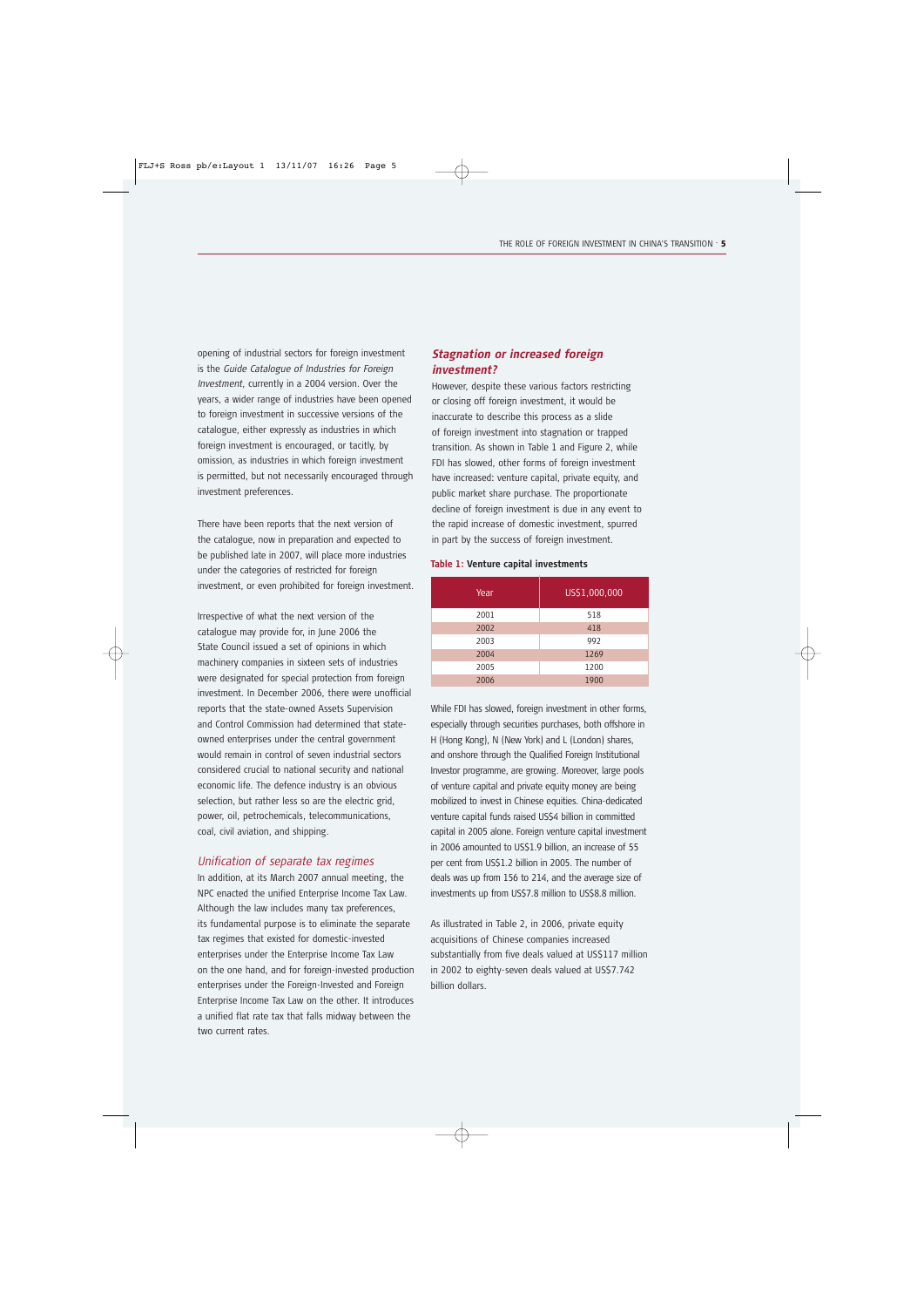**US\$1 M**

#### **Figure 2**

#### **Trends in China venture capital investments**

**Sources:** Zero Zipo-China Venture Capital Annual Report 2004, cited in Dixon Doll's presentation to CSPA Conference, September 24, 2005; Dow Jones VentureOne and Ernst & Young Quarterly China Venture Capital Reports.



#### **Table 2**

**Acquisitions by private-equity firms including add-on transactions**

**Source:** dealogic as reported in Santini, L. 'Buyout Firms Stumble in Asia', *Asian Wall Street Journal* (14 March 2007), 17.

| Date announced | Deal value,<br><b>US\$1 M</b> | Number of deals | % of China's mergers<br>and acquisitions |  |
|----------------|-------------------------------|-----------------|------------------------------------------|--|
| 2002           | 117                           | 5               | 0.4                                      |  |
| 2003           | 860                           | 10              | 2.9                                      |  |
| 2004           | 741                           | 28              | 1.3                                      |  |
| 2005           | 2257                          | 41              | 3.6                                      |  |
| 2006           | 7742                          | 87              | 7.2                                      |  |
| 2007 YTD       | 597                           | 16              | 3.5                                      |  |

#### *Insurance and banking sectors*

Although there are sectors in which the relevant government departments and at least some of their constituent domestic companies continue to strongly resist foreign investment, for example, the China Insurance Regulatory Commission (CIRC) in insurance, and the Ministry of Information Industry in telecommunications, these are, to a considerable extent, exceptions to broader trends.

For example, although the CIRC appears to be deliberately dragging its feet on the approval of the conversion of foreign-invested property and casualty insurance companies to local subsidiaries, its counterpart regulator for the banking industry, the

China Banking Regulatory Commission (CBRC), has committed to and implemented prompt review and approval of applications from the first group of foreign applicants. Moreover, the CBRC's rules allow foreign banks, which elect to convert to local subsidiaries, the right to retain one foreign branch to handle business for which that structure is best suited.

This indicates that reluctance or even opposition to foreign business is sector-specific rather than systemic. Perhaps the most fundamental point, demonstrated in Table 3, is that foreign investment in most sectors is now permitted in the form of wholly foreign-owned enterprises (WFOEs) rather than joint ventures, allowing foreign investors greater control.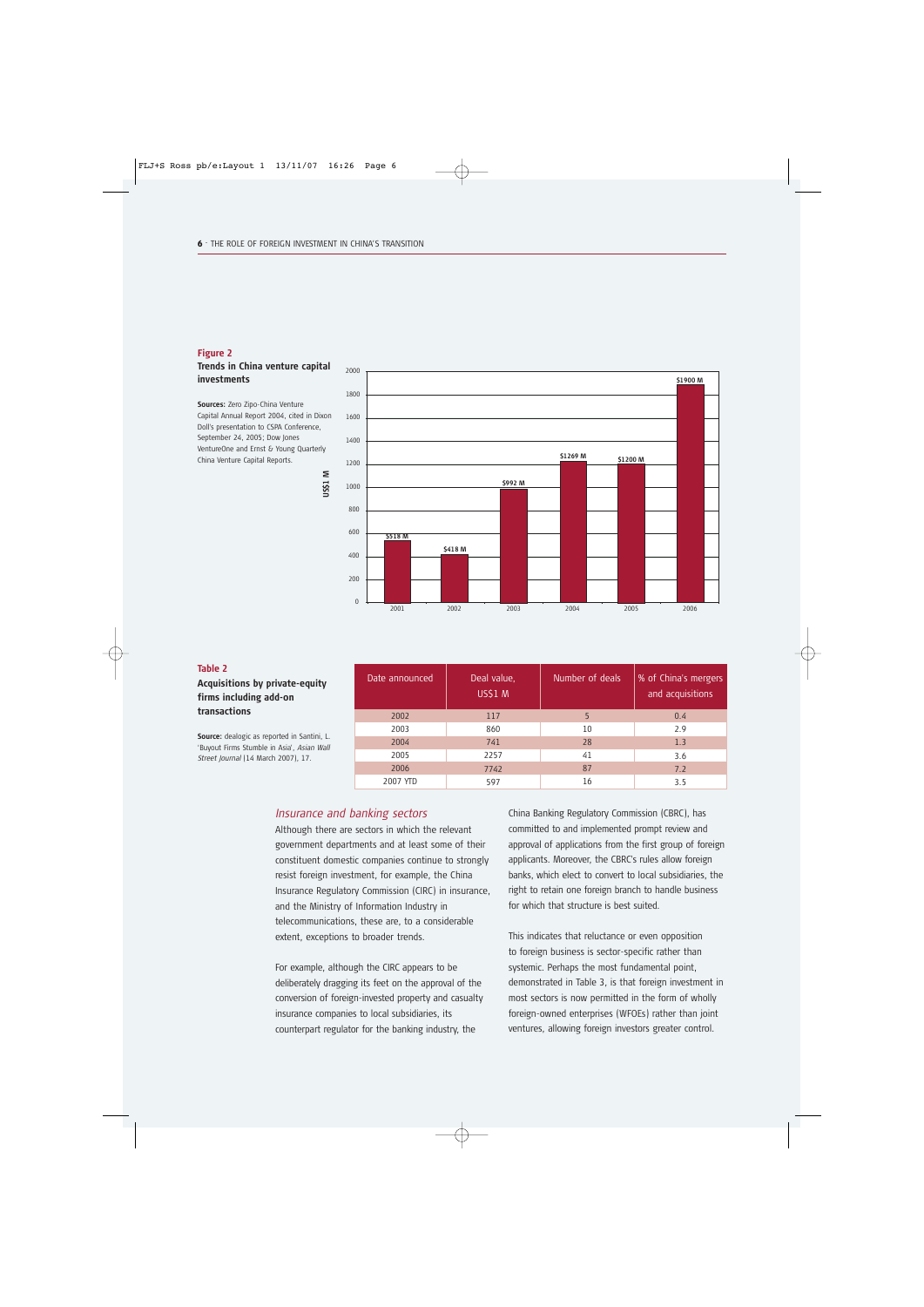|      | Equity joint venture |        |        | Cooperative joint venture |                                                                                                                                      | Wholly foreign-owned enterprises |        |         |        |
|------|----------------------|--------|--------|---------------------------|--------------------------------------------------------------------------------------------------------------------------------------|----------------------------------|--------|---------|--------|
| Year |                      |        |        |                           | Number   Contracted value   Utilized value   Number   Contracted value   Utilized value   Number   Contracted value   Utilized value |                                  |        |         |        |
| 2002 | 10.380               | 185.02 | 149.92 | 1595                      | 62.17                                                                                                                                | 50.58                            | 22.173 | 572.55  | 317.25 |
| 2003 | 12.521               | 255.06 | 153.92 | 1547                      | 74.79                                                                                                                                | 38.36                            | 26.943 | 816.09  | 333.84 |
| 2004 | 11.570               | 276.41 | 163.86 | 1343                      | 77.88                                                                                                                                | 31.12                            | 30.708 | 1172.75 | 402.22 |
| 2005 | 10.480               | 324.42 | 146.14 | 1166                      | 86.91                                                                                                                                | 18.31                            | 32.308 | 1459.09 | 429.61 |

#### **Table 3: Trends in foreign direct investment**

**Source:** China Statistical Yearbook (annual). *Amount of Foreign Investment by Type*. All values in US\$100 M.

# *The regulated industries and anti-monopoly law*

Contrary to Pei's argument that China (admittedly as of 2003) welcomed foreign investment in many industries deemed critical to the government, including insurance and telecommunications services, the sectors in which opposition to foreign investment have been strongest are certain (though by no means all) of the regulated industries like insurance, telecommunications, civil aviation, and package delivery services, which have historically been resistant to deregulation, even in more market-oriented jurisdictions.

The regulations governing mergers and acquisitions are plainly discriminatory against foreign businesses. Such provisions did not survive enactment of the Anti-Monopoly Law in August 2007. In March 2007, a MOFCOM official privately stated that such provisions will be superseded, although this statement would not be dispositive even if publicly stated; as MOFCOM is engaged in a bureaucratic struggle with the National Development and Reform Commission and the State Administration for Industry and Commerce over control of competition regulation.

While that statute has the potential to be invoked in a discriminatory manner against foreign businesses, for example, to the extent that size alone is deemed to constitute market dominance, or that intellectual property rights are deemed to constitute a basis for the exercise of monopoly power, the law is facially neutral. Moreover, the law adopted restrictions on administrative monopolies which, in sectors like telecommunications, have been among the strongest barriers to market entry for both domestic and foreign businesses.

# *Unified enterprise and income taxes: national treatment or discriminatory burden*

While the unified Enterprise Income Tax Law will eliminate the reduced tax rate enjoyed by foreigninvested production enterprises, and thus constitutes a disincentive to that type of foreign investment, it is hard to argue that national treatment constitutes an unfair imposition. Moreover, the unification of income tax rates is intended to combat partly the roundtripping of investment funds from domestic sources to offshore tax-favoured jurisdictions for reinvestment in China, which has been targeted since 2005.

Furthermore, the lower unified tax rate will encourage restructuring of the economy away from production to service enterprises, which will encourage foreign investment in that sector. It will additionally encourage environmental and energy conservation, of benefit to society at large. Indeed, many incentives such as for high and new technology enterprises have been enshrined in the statute.

Similarly, the recent effort to extend governmentcontrolled trade unions to foreign-invested enterprises constitutes national treatment rather than an imposition of a discriminatory burden.

# *The impact of foreign investment on the broader economy and society*

Pei agrees that a gradual transition, as opposed to more rapid change, leads China, and arguably any other country emerging from authoritarianism, into a trapped transition, even if the central government desires progress, because local governments or agents grab control and rents. Foreign investment allegedly contributes to this obstacle along the path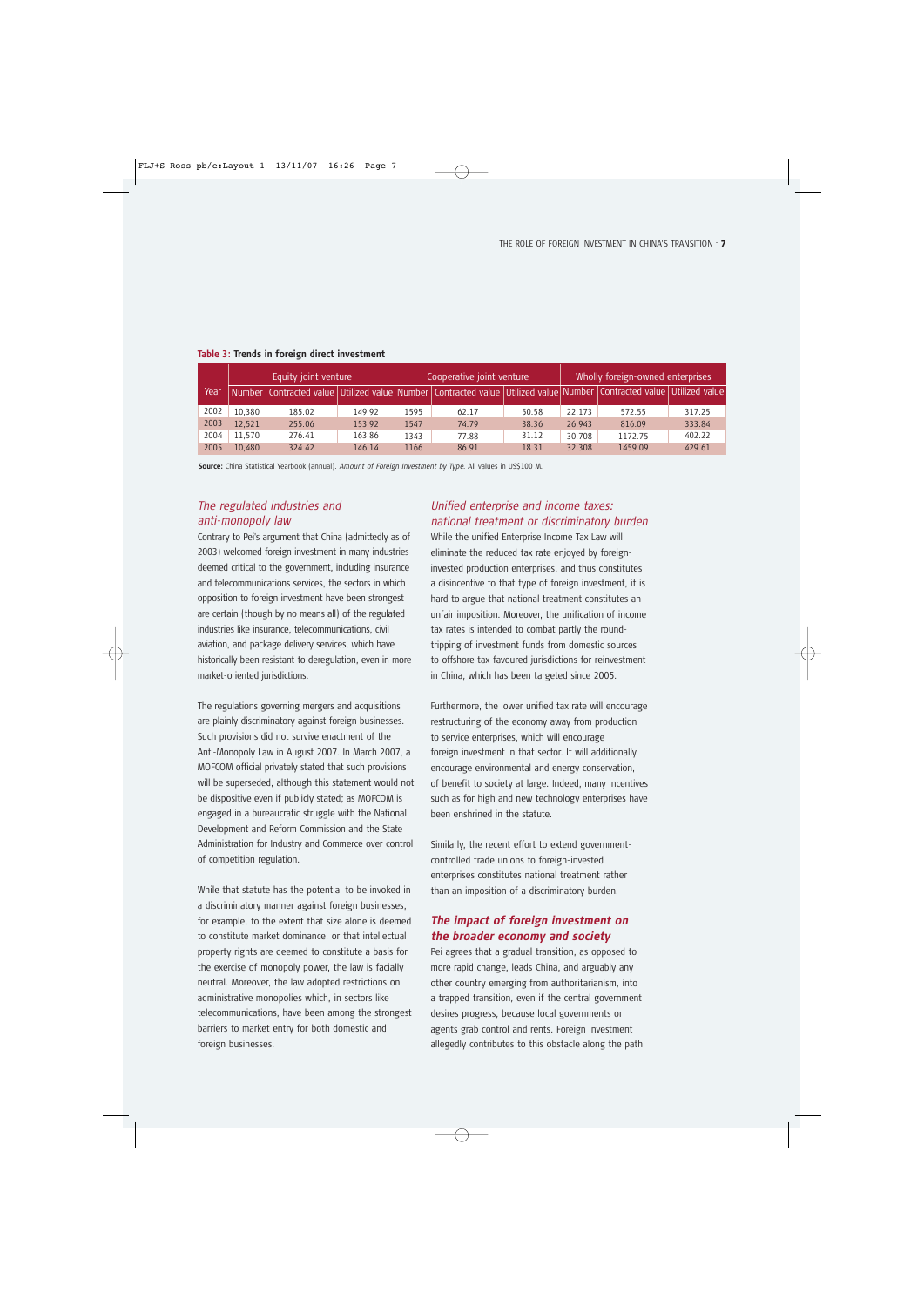to development by providing the Party state with more resources to distribute and fend off the state's economic decline, and, arguably, by providing more sophisticated technology and instruments of control.

There is certainly some evidence that supports this argument. Foreign companies have provided technology, which has helped China erect sophisticated firewalls and monitoring mechanisms to track Internet and other telecommunications traffic. Some foreign companies have tailored their products to comply with Chinese laws and policies in ways that result in a reduced flow of information.

It would nevertheless be stretching the point to argue that the sustained high economic growth that China has enjoyed in recent years, due in part to foreign investment, constitutes an ultimately stabilizing force for the Party state, albeit for reasons different from those identified by Pei.

Pei argues that state capacity is declining, as is indeed the case in certain sectors such as health.<sup>5</sup> However, economic growth has, in fact, enhanced state capacity, whether measured in terms of fiscal revenues, military strength, international prestige, communications, or many other indicators.

### *Ideological decline and the free-flow of information*

Conversely, foreign investment, trade, and more rapid economic growth have opened China's doors and the minds of its people to international influences, which has accelerated the decline of ideology as a force in Chinese society. This has weakened one vital support for Party rule. While it does not presage an end to Party rule, it does indicate that the nature of the Party is likely to continue to evolve in the direction of an institution whose legitimacy rests not on its claim to scientific truth, but rather on its ability to satisfy the wants and needs of society. The extent to which that trend and the maintenance of a oneparty system are compatible remains at issue.

To maintain otherwise would be to argue that foreign investment has been and will continue to be isolated from the rest of society. Despite limitations on the flow of information into China, it has been many years since Chinese citizens were restricted from having contact with foreigners and entering hotels where foreigners congregated, or for foreigners to be prevented from entering the homes of the Chinese.

## *Impact of foreign investment on the economic system*

In fact, foreign investment has served as a model for policies diffusing into the wider society. This is apparent in the economic system in innumerable ways, including in the reform of the banking system; the break-up of the monopolies of state-owned import–export companies, with respect to crossborder trading rights; the opening and the reform of stock markets creating a culture of stock ownership; and the expansion of private housing. Domestic private equity and venture capital investments are also developing, especially following the amendment of the Partnership Enterprise Law in 2006 allowing the formation of limited partnerships.

#### *Corporate social responsibility*

With respect to social consciousness, foreign investment has inspired a rise in awareness of and commitment to corporate social responsibility.<sup>6</sup> Foreign investment has also inspired the formation of business interest groups, including those with a mission of social betterment, such as the China Business Council for Sustainable Development. Domestic business interests have been approaching foreign chambers of commerce to ask them to take a prominent role in proposing changes to legislative issues of common concern, for example, with respect to the pending Labour Contract Law.

In summary, in addition to continuing to grow, albeit in newer and often more sophisticated forms than FDI, foreign investment is responsible for fostering the development of society, rather than a trapped transition.

6. New Era, New Contributions: New Developments in China in Corporate Social Responsibility Trends Among Transnational Corporations', in the 2006 *Report of Transnational Corporations in China*, pp. 3-43. Beijing: Zhongguo Jingji Chubanshe.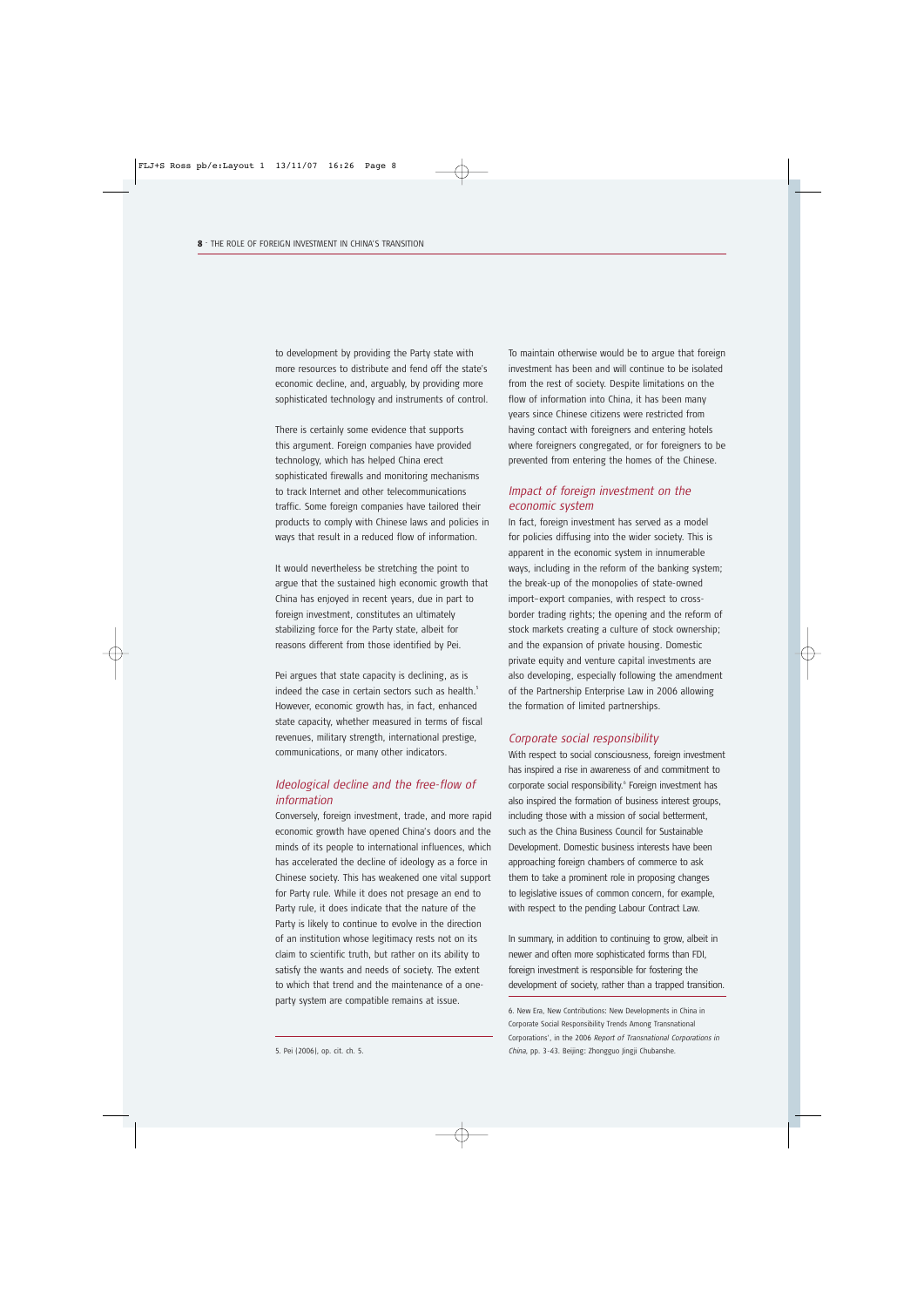